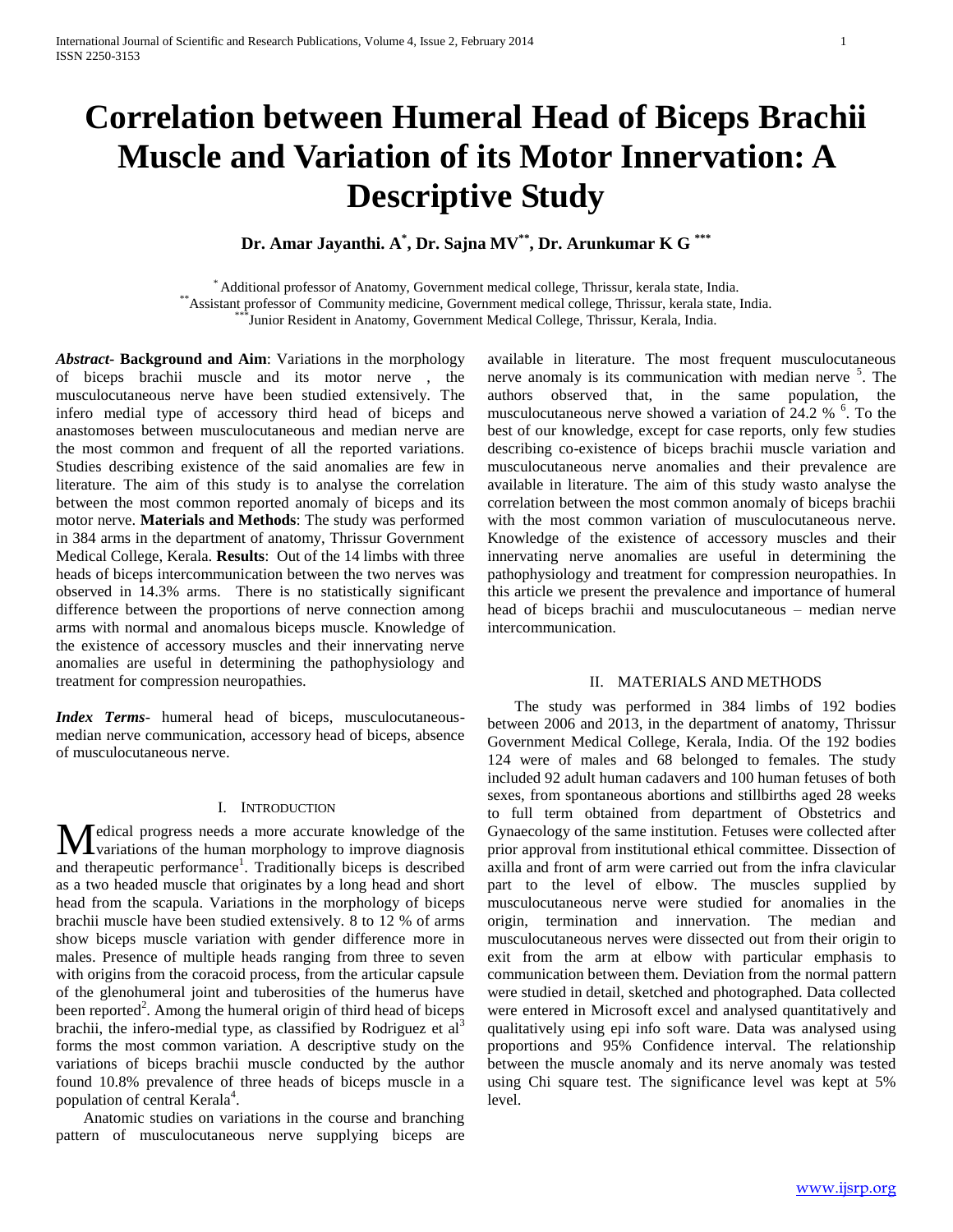## III. RESULTS

 In our study, out of 192 bodies, humeral head of origin of biceps brachii was found in 7.3% of arms  $(95\% \text{ CI} = 4.76 -$ 9.83). Out of this 4.1 % had anomaly on the left arm and 3.1% on the right arm. Bilateral three heads were found in one case 0.5%. Humeral head was more in males 8.87% than in females 1.4%. Prevalence of the anomalies observed in this study is shown in table 1.

 Musculocutaneous nerve was absent in 2.3% of arm. In this study musculocutaneous – median nerve intercommunication was observed in 9.9 % of arms (n=49). Bilateral anomaly was observed in 3.1%. Of the 192 bodies there was no difference in the prevalence of intercommunication between the sides, 13% and 12.5%.

 Photograph showing humeral head of biceps brachii and musculocutaneous median nerve intercommunication on the right arm of a male cadaver was shown in Fig.1. Out of the 14 limbs with three heads of biceps, intercommunication between the two nerves was observed in 14.3% (n=2) limbs. This is similar to the proportion observed in musculocutaneous – median nerve connection of 12.6% of biceps brachii with two heads in this study. Relation of three heads of biceps brachii and musculocutaneous- median nerve intercommunication shown in table 2. There is no statistically significant difference between the proportions of nerve connection among limbs with normal and anomalous biceps brachii muscle.

## IV. DISCUSSION

 Developmental anomalies of biceps brachii and its innervation are a common finding during routine dissection. Detection of association between biceps anomaly and musculocutaneous nerve variation is of great significance in the management of peripheral nerve disorders. The present study documents the prevalence of tricipital head of biceps to be 7.3%. Accessory fascicles of biceps brachii muscle arising from the shaft of humerus is described as the humeral head of biceps. Literature reports that the incidence of third head is rare in Indian population. Several authors suggested a racial variation for the occurance of humeral head. It is found to be 2% in Indians according to Vollala<sup>7</sup>, 5% in South Indians as reported by Lokanadham<sup>8</sup>, 3.7% in Srilankans as per Ilayperuma<sup>9</sup> and 7.5% -18.3% according to Vinnakota<sup>10</sup>. Rodriguez found three heads of biceps in 7.7% of arms and classified humeral heads into three types based on their location<sup>3</sup>.

 Many authors reported connections between the musculocutaneous and median nerve and the prevalence ranging from 5% to  $63.5\%$ <sup>11</sup>. Bhattarai and Poudel<sup>12</sup> revealed the prevalence of musculocutaneous median nerve communication to be 6.25% of arms with no statistically significant difference by gender and side. Kosugi et  $al<sup>13</sup>$  reported that the presence of a supernumerary head effected the course and branching of the musculocutaneous nerve. In their study, a communicating branch arising from the median nerve was found in 16% of the cases with a supernumerary head of biceps brachii muscle. Previous study by the authors observed 15.1% of musculocutaneous median nerve intercommunication in Kerala population<sup>6</sup>. The present study revealed that 14.3 % of biceps with three heads

showed nerve intercommunication. The results indicates that no relationship exists between accessory head of biceps and musculocutaneous – median nerve communication.

Kayode et  $al<sup>14</sup>$  observed accessory heads of biceps from humerus with intercommunication between musculocutaneous and median nerve in I out of 48 upper limbs. Four headed biceps brachii muscle with variation in the course of musculocutaneous nerve was observed in left arm of a male cadaver as reported by Anjali<sup>15</sup>. Abu-Hijleh <sup>16</sup> observed in a cadaver, an anteromedial type of three-headed biceps brachii muscle associated with duplicated musculocutaneous nerve, where coracobrachialis and biceps were supplied by the proximal musculocutaneous nerve and distal musculocutaneous nerve arose from the median nerve in the lower arm and supplied the supernumerary head and brachialis and then continued as the lateral cutaneous nerve of forearm.

 Co-existence of infero-medial humeral head of biceps brachii with absent musculocutaneous nerve and muscle innervation by lateral root of median nerve was observed on the right arm of a male cadaver by Renata et  $al<sup>17</sup>$ . Similar case of accessory head supplied by median nerve in the absence of musculocutaneous was observed by Arora and Dhingra<sup>18</sup>.

 Clinically supernumerary heads with their motor nerves intercommunicating with other nerves are important in post traumatic evaluation of arm. Vinnakota states that the accessory head may not give extra strength or cause an unusual displacement of fracture fragments of humerus; but might cause compression of the median nerve when it pass between fibres of accessory head. They may cause compression of neurovascular structures because of their close relation to the brachial artery and median nerve $10$ . Awareness of different patterns of variations are essential for the differential diagnosis and treatment of neurovascular compression syndromes. According to Stefano et al anatomical variations of musculocutaneous nerve cause difficulties to reanimate the biceps muscle by neurotization of the motor branches of the musculocutaneous nerve in C5–7 avulsionrelated brachial plexus injuries $^{19}$ .

 During biceps muscle flap transfer, accessory heads may cause difficulty in muscle lifting . Ramon Gheno observed an accessory head of biceps brachii near bicipital groove on routine MRI evaluation of shoulder, suggests that the accessory muscle can easily be misinterpreted as partial longitudinal tearing of long head of biceps tendon<sup>20</sup>.

 During surgeries for recurrent dislocation of shoulder musculocutaneous nerve is at risk<sup>21</sup>. Iatrogenic injuries to musculocutaneous nerve can occur from retractors placed under coracoid process during coracoid process grafting and in shoulder surgery<sup>22</sup>. Damage to the nerve is indicated by a reduction in the power of flexion of the elbow and of supination of the forearm. Presence of accessory head co existing with median nerve intercommunication may confuse a surgeon and lead to diagnostic errors.

 It is presumed that development of a third head of biceps may influence the course or branching pattern of musculocutaneous nerve<sup>23</sup>. Limb muscles develop from dorsolateral mesenchyme of somite that migrate into the developing limb bud. The spinal nerves follow the growth cones, regulated by cues produced by the muscle<sup>24</sup>. Variation of muscle patterns may be a result of molecular changes occurring in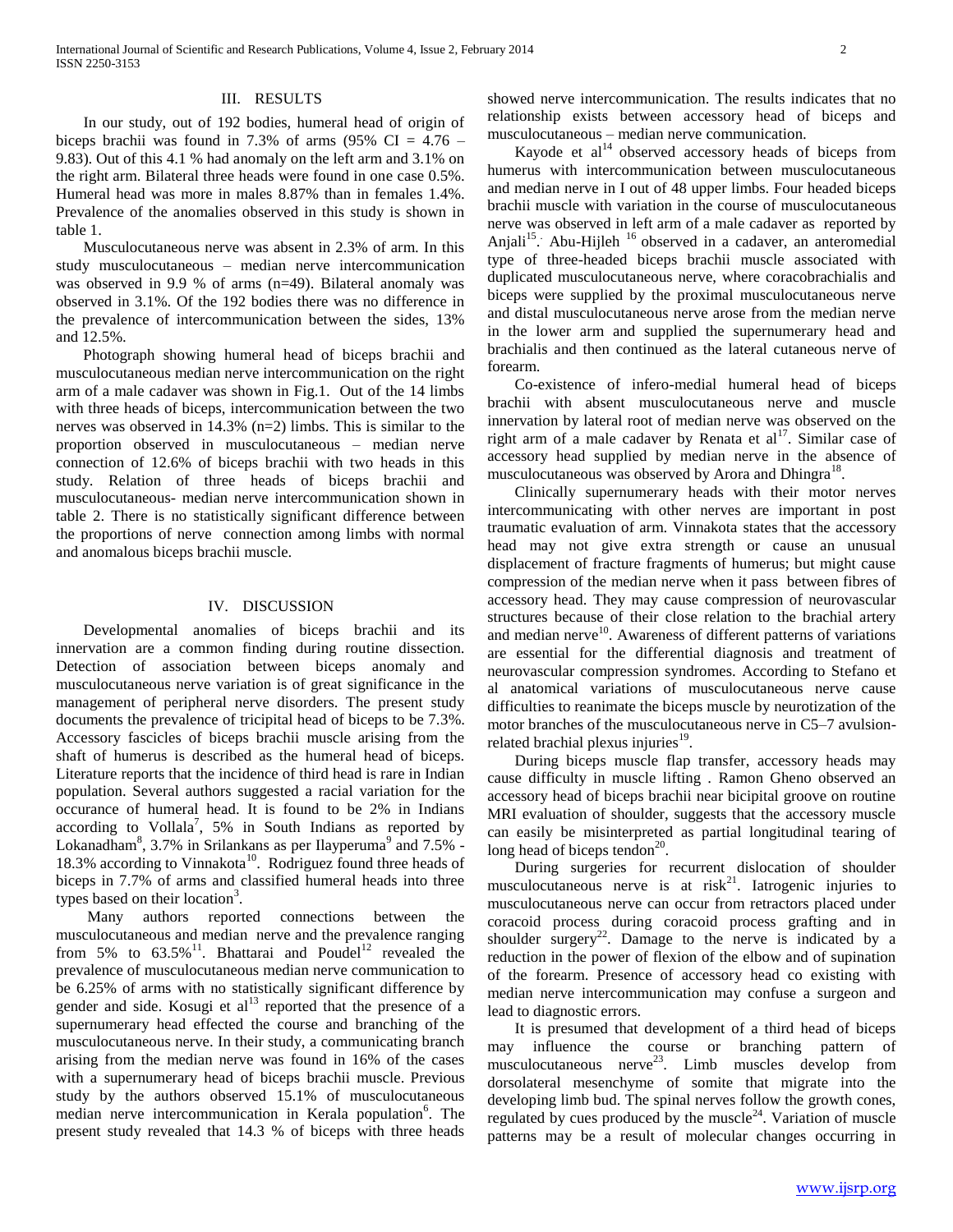myogenic precursor cells. Presence of supernumerary heads of biceps brachii especially the infero-medial type, may be due to the musculocutaneous nerve that pierces biceps and cause a longitudinal splitting of myotubules which are later covered by connective tissue $^{25}$ . Lokanatham suggested that presence of humeral head was due to the musculocutaneous nerve piercing the brachialis muscle and producing a supernumerary separate  $head^8$ .

 The variation in the directional growth of nerve fibers can be explained by the theory of neurotropism or chemotropism hypothesis of Ramon and Cajal<sup>26</sup>. Axonal growth cones act as sensors to concentration gradients of molecules in the environment and grow up the gradient towards the target $^{27}$ .

#### V. CONCLUSION

 A thorough knowledge of the possible anatomical variations of biceps brachii muscle and its innervating musculocutaneous nerve are essential to the medical fraternity because of the increasing frequency of shoulder and axillary surgeries.

#### **REFERENCES**

- [1] Sanudo J R, Vazquez R and Puerta J. Meaning and clinical interest of the anatomical variations in the 21st century. Eur J Anat. 2003; 7 (1): 1-3.
- [2] Akhilandeswari B. Supernumerary head of biceps brachii. International Journal of Anatomical variations 2010; 3: 214-215.
- Rodriguez Niedenfuhr N, Vazque T, Choi D et al. Supernumerary humeral heads of biceps brachii revisited. Clinical Anatomy. 2003; 16 (3): 197-203.
- [4] Amar Jayanthi A, M A Elezy. Study of variations in the origin of biceps brachii muscle in Kerala. International Journal of Scientific and Research Publications. Aug 2012; Vol 2( 8): 1-4.
- [5] Chauhan R and Roy T S. Communication between the median and musculocutaneous nerve –a case report. J Anat Soc. India. 2002; 51 (1): 72 – 75.
- [6] Amar Jayanthi and Arunkumar K G. Variations in the course and branching pattern of musculocutaneous nerve. National Journal of clinical anatomy. 2013; vol 2 (4): 195 – 199.
- [7] Vollala V R, Nagabhooshana S, Bhat S M et al. Multiple accessory structures in the upper limb of a single cadaver - case report. Singapore Med J. 2008; 49 (9): e256.
- [8]
- [9] Lokanadham S and subhadra Devi V. Unusual presentation of supernumerary head of biceps brachii muscle in south Indian population. World Journal of Medical sciences. 2011. 6(3;115-120.)
- [10] Ilayperuma I, Nanayakkara G & Palahepitiya N. Incidence of humeral head of biceps brachii muscle - Anatomical insight. Int J Morphol 2011; 29(1):221-225.
- [11]
- [12] Vinnakota S, Battom N. Bilateral three headed biceps brachii a case report. People's Journal of Scientific Research 2011; July vol 4(2: 53-54.)
- [13] Feray Güleç, Uyaro, Gülgün Kayal et al. Anastomotic branch from Median nerve to Musculocutaneous nerve- a case report;anatomy, 2008; 2 : 63-66.
- [14] Bhattarai C, Poudel PP. unusual variation in musculocutaneous nerves. Kathmandu University Medical Journal.2009; vol 7, No.4, Issue 28: 408 – 410.
- [15] Kosugi K, Shibata S and Yamashita H. Supernumerary head of biceps brachii and branching pattern of the musculocutaneous nerve in Japanese. Surg Radiol Anat. 1992; 14; 175 – 85.
- [16] Kayode A Oluyemi, Olamide A. Adesanya, C L Saalu et al. Communication between Median and Musculocutaneous Nerve and Accessory head of biceps brachii muscle : a case report. The Internet Journal of Surgery . 2007; vol 12: 1.
- [17] Anjali A, Harjeet K, Daisy S et al. Four- headed biceps brachii muscle with variant course of musculocutaneous nerve: anatomical and clinical insight. International Journal of Anatomical variations 2009; 2: 127 – 128.
- [18] Abu- Hijleh, M F. Three headed biceps brachii muscle associated with duplicated musculocutaneous nerve. Clin Anat. 2005; 18 (5) : 376 – 9.
- [19] Renata Pacholczak, Wiesiawa Klimek Piotrowska et al. Absence of the musculocutaneous nerve associated with a supernumerary head of biceps brachii: a case report. Surg Radiol Anat. Jan 2011.
- [20] L Arora and R Dhingra. Absence of musculocutaneous nerve and accessory head of biceps brachii: a case report. Indian Journal of Plastic Surgery. July-Dec 2005; vol 38 (2) : 144 – 46.
- [21] Stefano F, Debora Garozza and Paolo Buffatti. Reinnervation of the biceps in C5-7 brachial plexus avulsion injuries, results after distal bypass surgery. Neurosurgery focus. 2004;16 (5).
- [22] Ramon Gheno, Cristiane S, Zoner Florian M et al. Accessory head of biceps brachii muscle: Anatomy, Histology and MRI in cadavers. AJR 2010; 194: w80-w83.
- [23] Rolfe B, George B, John D et al. Iatrogenic injuries of peripheral nerves. The journal of bone and joint surgery. 1991; 73-B: 280-2.
- [24] Shweta J P, Rashvaita K P, Chintan B et al. Variation of musculocutaneous nerve in arm with additional muscular slip in forearm. International journal of anatomy and physiology . March 2013; vol 2 (3): pp 020-022.
- [25] Hitendra k, S Das and G Rath. An anatomical insight into the third head of biceps brachii muscle-clinical study. Bratisl Lek Listy. 2008; 109 (2): 76 – 78.
- [26] A k Dutta. Essentials of human embryology. 2010. 6th Edn. Current books international. P286.
- [27] Moore and Persuad T V N, The Muscular System. The Developing Human Clinically Oriented Embryology. 2009; 8th edn: p358 -62.
- [28] Susan Standring. Development of nervous system. Gray's Anatomy. 39th Edition. Elsevier Ltd. 1999; 249-250.
- [29] Jamuna M. Two cord stage in the infraclavicular part of the brachial plexus. International Journal Of Anatomical Variations, 2010; 3: 128-129.

#### AUTHORS

**First Author** – Dr. AMAR JAYANTHI.A, Date of birth : 19.05.1960. Qualification: MBBS 1987, MS 1997, University of Kerala. Senior Residency in Obstetrics and Gynaecology 1989, Foundation course in Palliative Medicine 2006. Extra curricular activity: Served the community through National Service Scheme as student volunteer, under Kerala University from 1976 to 1985 and as Programme officer of National Service Scheme under Calicut university from 1999 to 2002. Awards: Best paper award for embryology in 58th National Conference of Anatomical Society of India in 2011. Life member of Anatomical Society of India, Society of Clinical Anatomists and Indian Medical Association.Trust member of charitable society "SOLACE". Publications :Four.Two international and two National Journals, Presented papers and chaired sessions in national conferences. e-mail ID jayanthiamar@yahoo.co.in, mobile no. 9447698881

**Second Author** – Dr. SAJNA MV. MBBS MD DNB., Date of birth: 04.04.1980, Qualification: MBBS 2002, MD 2010, - Calicut University, DNB 2011 Experience: Worked as Assistant surgeon in Kerala Health services. Award: First Dr C R Soman Memorial award for best PG thesis in all kerala in 2010. Life member of Indian Public Health Association of India. Presented papers in National Conferences. Chaired session in Student National conference. Participated in various nationwide surveys. E-mail I D mvsajna@yahoo.com

**Third Author** – Dr. ARUNKUMAR K G. MBBS, Date of birth : 24.08.1971. Qualification: MBBS, 1996, University of Kerala.